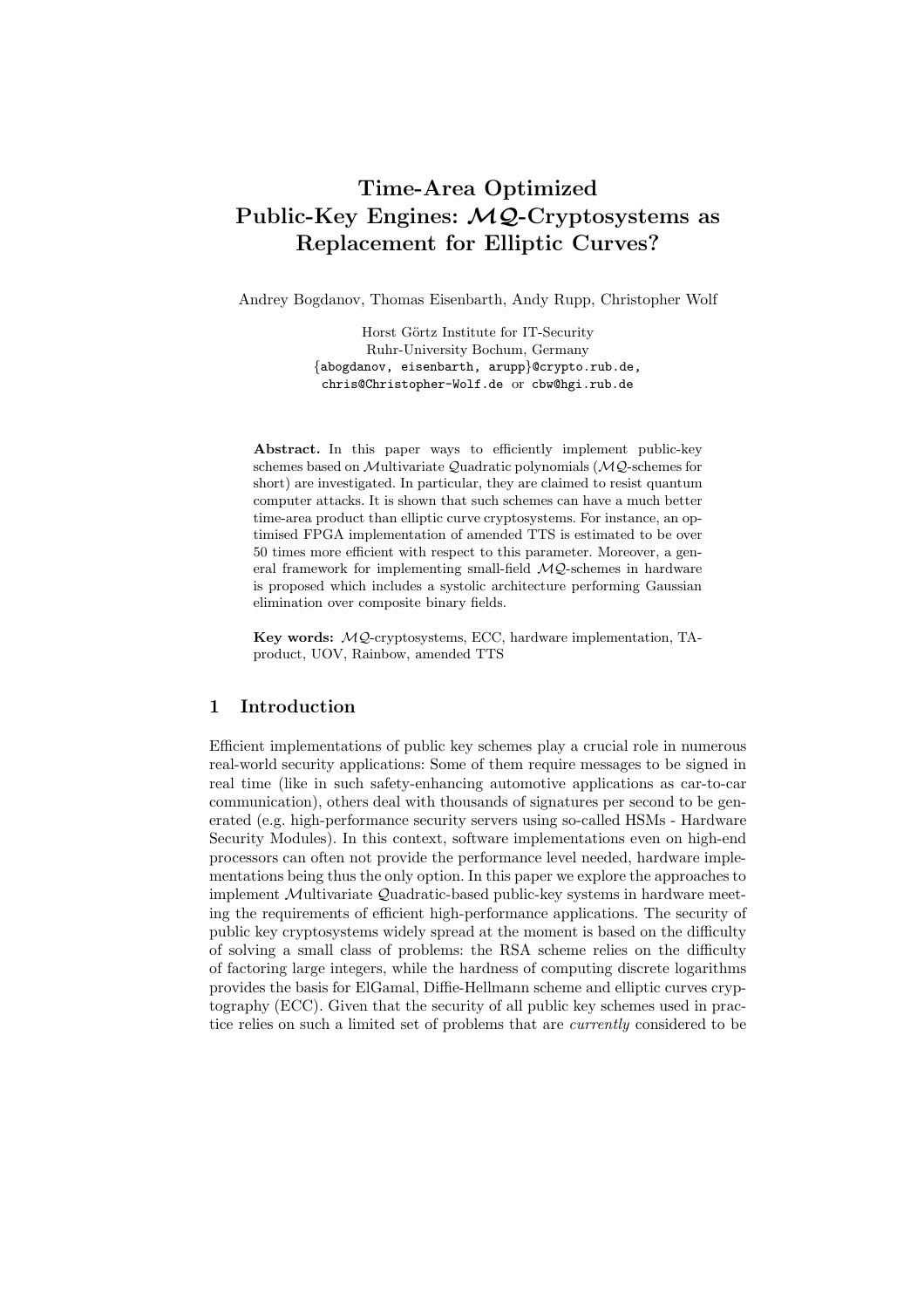hard, research on new schemes based on other classes of problems is necessary as such work will provide greater diversity and hence forces cryptanalysts to spend additional effort concentrating on completely new types of problems. Moreover, we make sure that not all "crypto-eggs" are in one basket. In this context, we want to point out that important results on the potential weaknesses of existing public key schemes are emerging. In particular techniques for factorisation and solving discrete logarithms improve continually. For example, polynomial time quantum algorithms can be used to solve both problems. Therefore, the existence of quantum computers in the range of a few thousands of qbits would be a real-world threat to systems based on factoring or the discrete logarithm problem. This emphasises the importance of research into new algorithms for asymmetric cryptography.

One proposal for secure public key schemes is based on the problem of solving Multivariate Quadratic equations ( $MQ$ -problem) over finite fields  $\mathbb{F}$ , *i.e.* finding a solution vector  $x \in \mathbb{F}^n$  for a given system of m polynomial equations in n variables each

$$
\begin{cases}\ny_1 = p_1(x_1, \dots, x_n) \\
y_2 = p_2(x_1, \dots, x_n) \\
\vdots \\
y_m = p_m(x_1, \dots, x_n),\n\end{cases}
$$

for given  $y_1, \ldots, y_m \in \mathbb{F}$  and unknown  $x_1, \ldots, x_n \in \mathbb{F}$  is difficult, namely  $\mathcal{NP}$ complete. An overview over this field can be found in [14].

Roughly speaking, most work on public-key hardware architectures tries to optimise either the speed of a single instance of an algorithm (e.g., high-speed ECC or RSA implementations) or to build the smallest possible realization of a scheme (e.g., lightweight ECC engine). A major goal in high-performance applications is, however, in addition to pure time efficiency, an optimised costperformance ratio. In the case of hardware implementations, which are often the only solution in such scenarios, costs (measured in chip area and power consumption) is roughly proportional to the number of logic elements (gates, FPGA slices) needed. A major finding of this paper is that  $\mathcal{MQ}$ -schemes have the better time-area product than established public key schemes. This holds, interestingly, also if compared to elliptic curve schemes, which have the reputation of being particularly efficient.

The first public hardware implementation of a cryptosystem based on multivariate polynomials we are aware of is [17], where enTTS is realized. A more recent result on the evaluation of hardware performance for Rainbow can be found in [2].

#### 1.1 Our Contribution

Our contribution is many-fold. First, a clear taxonomy of secure multivariate systems and existing attacks is given. Second, we present a systolic architecture implementing Gauss-Jordan elimination over  $GF(2<sup>k</sup>)$  which is based on the work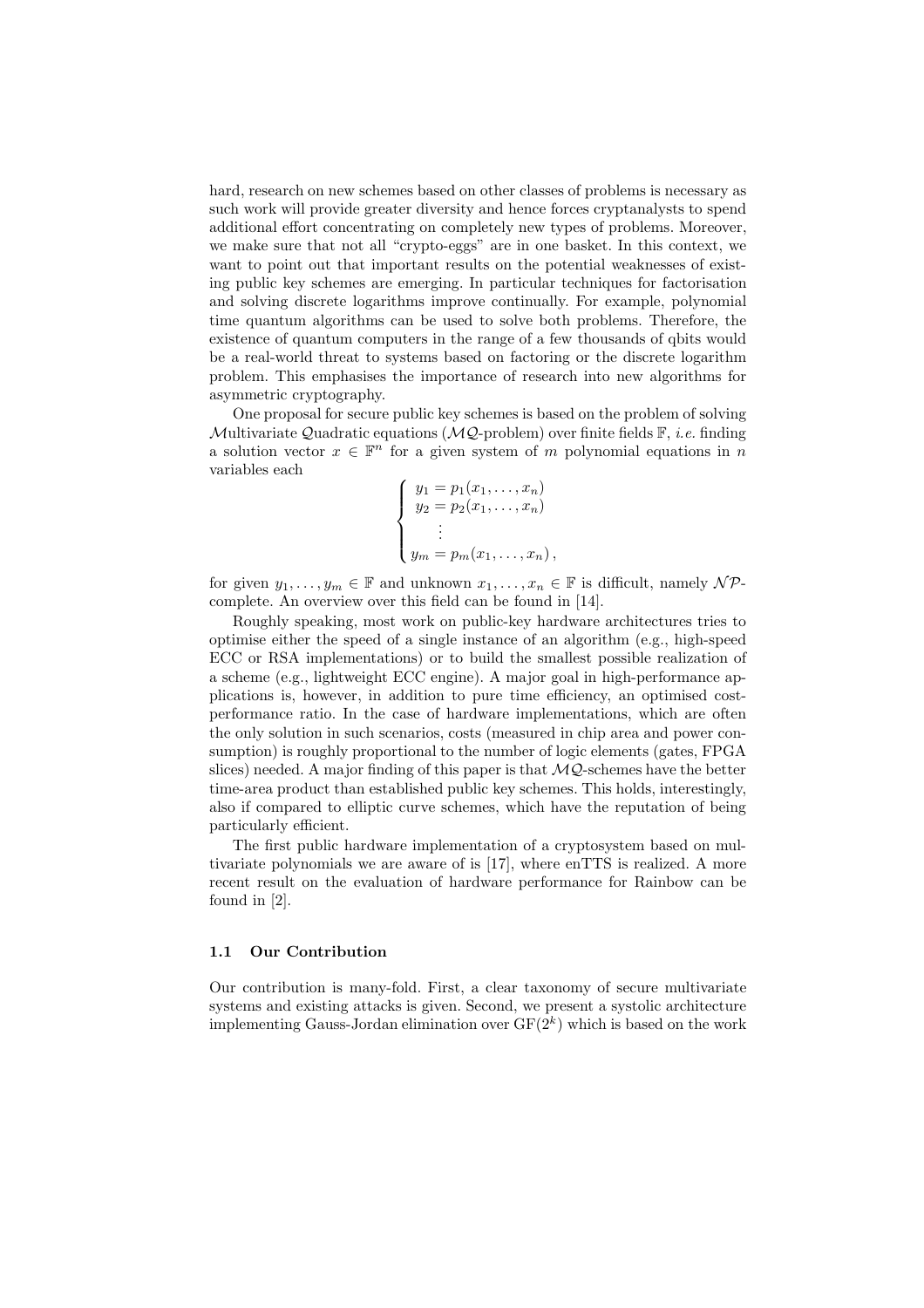in [13]. The performance of this central operation is important for the overall efficiency of multivariate based signature systems. Then, a number of concrete hardware architectures are presented having a low time-area product. Here we address both rather conservative schemes such as UOV as well as more aggressively designed proposals such as Rainbow or amended TTS (amTTS). For instance, an optimised implementation of amTTS is estimated to have a TA-product over 50 times lower than some of the most efficient ECC implementations. Moreover, we suggest a generic hardware architecture capable of computing signatures for the wide class of multivariate polynomial systems based on small finite fields. This generic hardware design allows us to achieve a time-area product for UOV which is somewhat smaller than that for ECC, being considerably smaller for the short-message variant of UOV.

# 2 Foundations of  $MQ$ -Systems

In this section, we introduce some properties and notations useful for the remainder of this article. After briefly introducing  $MQ$ -systems, we explain our choice of signature schemes and give a brief description of them.

## 2.1 Mathematical Background



Fig. 1. Graphical Representation of the  $MQ$ -trapdoor  $(S, \mathcal{P}', T)$ 

Let F be a finite field with  $q := |F|$  elements and define Multivariate Quadratic  $(MQ)$  polynomials  $p_i$  of the form

$$
p_i(x_1,...,x_n) := \sum_{1 \leq j \leq k \leq n} \gamma_{i,j,k} x_j x_k + \sum_{j=1}^n \beta_{i,j} x_j + \alpha_i,
$$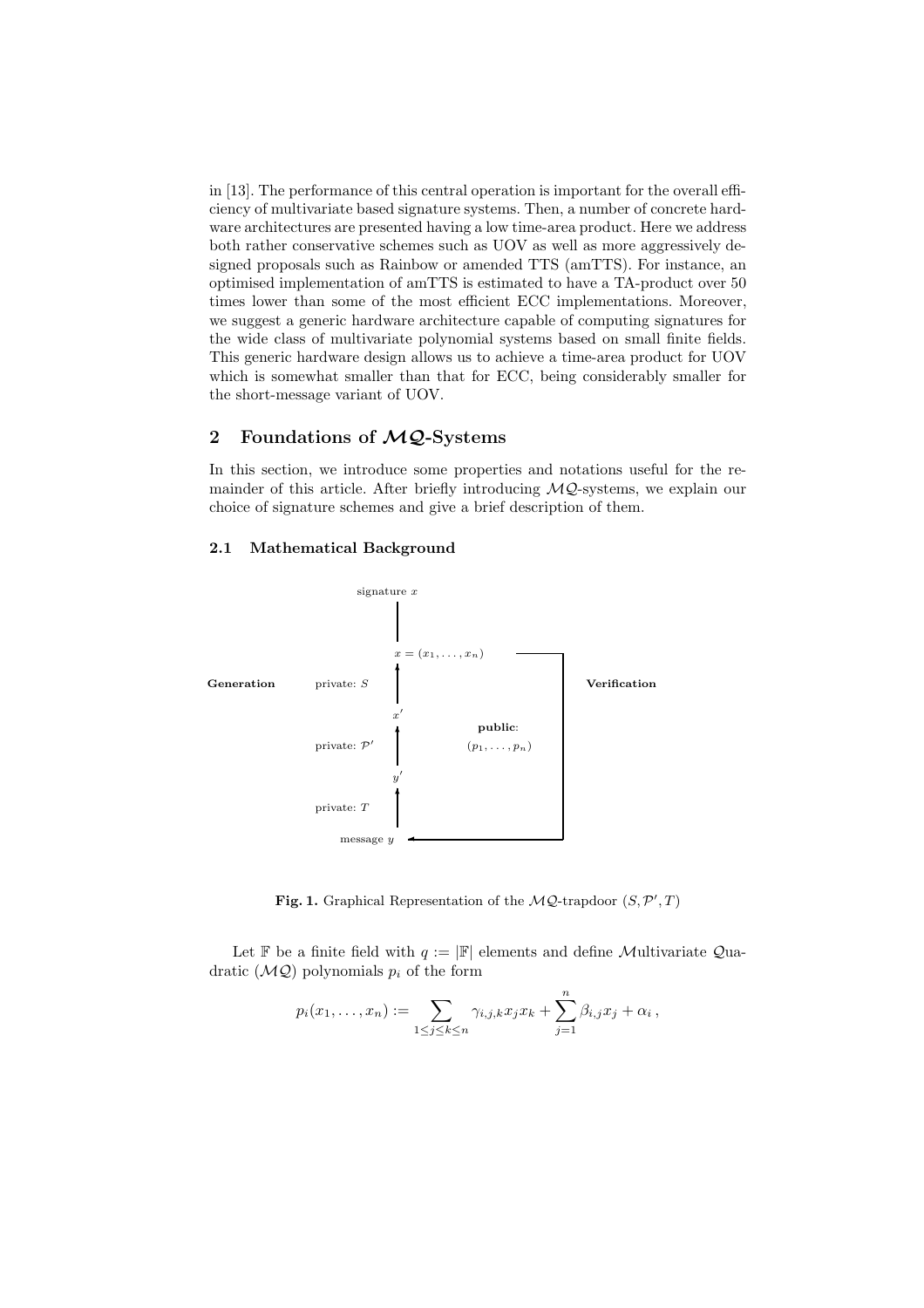for  $1 \leq i \leq m; 1 \leq j \leq k \leq n$  and  $\alpha_i, \beta_{i,j}, \gamma_{i,j,k} \in \mathbb{F}$  (constant, linear, and quadratic terms). We now define the polynomial-vector  $P := (p_1, \ldots, p_m)$  which yields the public key of these Multivariate Quadratic systems. This public vector is used for signature verification. Moreover, the private key (cf Fig.1) consists of the triple  $(S, \mathcal{P}', T)$  where  $S \in \text{Aff}(\mathbb{F}^n)$ ,  $T \in \text{Aff}(\mathbb{F}^m)$  are affine transformations and  $\mathcal{P}' \in \mathcal{MQ}(\mathbb{F}^n, \mathbb{F}^m)$  is a polynomial-vector  $\mathcal{P}' := (p'_1, \ldots, p'_m)$ with m components; each component is in  $x'_1, \ldots, x'_n$ . Throughout this paper, we will denote components of this private vector  $\mathcal{P}'$  by a prime '. The linear transformations  $S$  and  $T$  can be represented in the form of invertible matrices  $M_S \in \mathbb{F}^{n \times n}$ ,  $M_T \in \mathbb{F}^{m \times m}$ , and vectors  $v_S \in \mathbb{F}^n$ ,  $v_T \in \mathbb{F}^m$  *i.e.* we have  $S(x) := M_S x + v_S$  and  $T(x) := M_T x + v_T$ , respectively. In contrast to the public polynomial vector  $P \in \mathcal{MQ}(\mathbb{F}^n, \mathbb{F}^m)$ , our design goal is that the private polynomial vector  $\mathcal{P}'$  does allow an efficient computation of  $x'_1, \ldots, x'_n$  for given  $y'_1, \ldots, y'_m$ . At least for secure  $\mathcal{MQ}$ -schemes, this is not the case if the public key  $P$  alone is given. The main difference between  $MQ$ -schemes lies in their special construction of the central equations  $\mathcal{P}'$  and consequently the trapdoor they embed into a specific class of  $MQ$ -problems.

In this kind of schemes, the public key  $P$  is computed as function composition of the affine transformations  $S : \mathbb{F}^n \to \mathbb{F}^n$ ,  $T : \mathbb{F}^m \to \mathbb{F}^m$  and the central equations  $\mathcal{P}' : \mathbb{F}^n \to \mathbb{F}^m$ , *i.e.* we have  $\mathcal{P} = T \circ \mathcal{P}' \circ S$ . To fix notation further, we note that we have  $P, P' \in \mathcal{MQ}(\mathbb{F}^n, \mathbb{F}^m)$ , *i.e.* both are functions from the vector space  $\mathbb{F}^n$  to the vector space  $\mathbb{F}^m$ . By construction, we have  $\forall x \in \mathbb{F}^n : \mathcal{P}(x) =$  $T(P'(S(x))).$ 

### 2.2 Signing

To sign for a given  $y \in \mathbb{F}^m$ , we observe that we have to invert the computation of  $y = \mathcal{P}(x)$ . Using the trapdoor-information  $(S, \mathcal{P}', T)$ , cf Fig. 1, this is easy. First, we observe that transformation  $T$  is a bijection. In particular, we can compute  $y' = M_T^{-1}y$ . The same is true for given  $x' \in \mathbb{F}^n$  and  $S \in Aff(\mathbb{F}^n)$ . Using the LU-decomposition of the matrices  $M_S, M_T$ , this computation takes time  $O(n^2)$ and  $O(m^2)$ , respectively. Hence, the difficulty lies in evaluating  $x' = \mathcal{P}'^{-1}(y')$ . We will discuss strategies for different central systems  $\mathcal{P}'$  in Sect. 2.4.

#### 2.3 Verification

In contrast to signing, the verification step is the same for all  $MQ$ -schemes and also rather cheap, computationally speaking: given a pair  $x \in \mathbb{F}^n, y \in \mathbb{F}^m$ , we evaluate the polynomials

$$
p_i(x_1,...,x_n) := \sum_{1 \leq j \leq k \leq n} \gamma_{i,j,k} x_j x_k + \sum_{j=1}^n \beta_{i,j} x_j + \alpha_i,
$$

for  $1 \leq i \leq m; 1 \leq j \leq k \leq n$  and given  $\alpha_i, \beta_{i,j}, \gamma_{i,j,k} \in \mathbb{F}$ . Then, we verify that  $p_i = y_i$  holds for all  $i \in \{1, \ldots, m\}$ . Obviously, all operations can be efficiently computed. The total number of operations takes time  $O(mn^2)$ .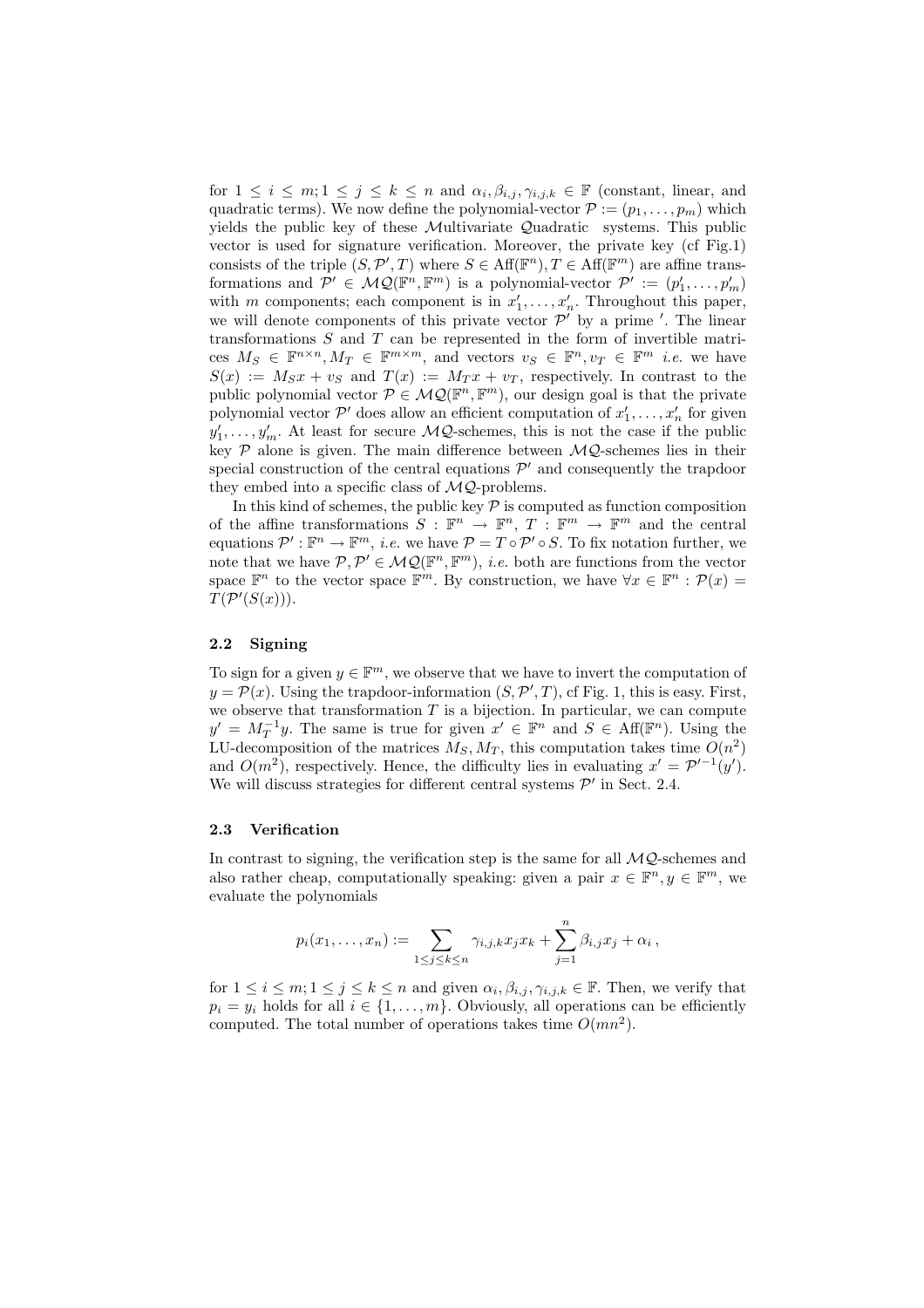#### 2.4 Description of the Selected Systems

Based on [14] and some newer results, we have selected the following suitable candidates for efficient implementation of signature schemes: enhanced TTS, amended TTS, Unbalanced Oil and Vinegar and Rainbow. Systems of the bigfield classes HFE (Hidden Field Equations), MIA (Matsumoto Imai Scheme A) and the mixed-field class  $\ell$ IC —  $\ell$ -Invertible Cycle [8] were excluded as results from their software implementation show that they cannot be implemented as efficiently as schemes from the small-field classes, i.e. enTTS, amTTS, UOV and Rainbow. The proposed schemes and parameters are summarised in Table 1.

Table 1. Proposed Schemes and Parameters

|                     | u   | $\boldsymbol{n}$ | m  |          |      | Solver                            |
|---------------------|-----|------------------|----|----------|------|-----------------------------------|
| Unbalanced Oil 256  |     | 30               | 10 | 0.003922 | 10   | $1 \times K = 10$                 |
| and Vinegar (UOV)   |     | 60               | 20 |          | 20   | $1 \times K = 20$                 |
| Rainbow             | 256 | 42               | 24 | 0.007828 | 12   | $2 \times K = 12$                 |
| enhanced TTS $(v1)$ | 256 | 28               | 20 | 0.000153 | 9    | $2 \times K = 9$                  |
| v2)                 |     |                  |    | 0.007828 | 10   | $2 \times K = 10$                 |
| amended TTS         | 256 | 34               | 24 |          | 4.10 | $1 \times K = 4, 2 \times K = 10$ |

Unbalanced Oil and Vinegar (UOV).

$$
p'_{i}(x'_{1},...,x'_{n}) := \sum_{j=1}^{n-m} \sum_{k=j}^{n} \gamma'_{i,j,k} x'_{j} x'_{k} \text{ for } i = 1...v_{1}
$$

Unbalanced Oil and Vinegar Schemes were introduced in [10, 11]. Here we have  $\gamma \in \mathbb{F}$ , *i.e.* the polynomials p are over the finite field  $\mathbb{F}$ . In this context, the variables  $x'_i$  for  $1 \leq i \leq n-m$  are called the "vinegar" variables and  $x'_i$  for  $n - m < i \leq n$  the "oil" variables. We also write  $o := m$  for the number of oil variables and  $v := n - m = n - o$  for the number of vinegar variables. To invert UOV, we need to assign random values to the vinegar variables  $x'_1, \ldots, x'_i$ mvert  $\sigma$ OV, we need to assign random values to the vinegar variables  $x_1, \ldots, x_v$ <br>and obtain a linear system in the oil variables  $x'_{v+1}, \ldots, x'_n$ . All in all, we need to solve a  $m \times m$  system and have hence  $K = m$ . The probability that we do not obtain a solution for this system is  $\tau^{UOV} = 1 - \frac{\prod_{i=0}^{m-1} q^m - q^i}{q^{m^2}}$  as there are  $q^{m^2}$  matrices over the finite field  $\mathbb F$  with  $q := |\mathbb F|$  elements and  $\prod_{i=0}^{m-1} q^m - q^i$ invertible ones [14].

Taking the currently known attacks into account, we derive the following secure choice of parameters for a security level of  $2^{80}$ :

- Small datagrams:  $m = 10$ ,  $n = 30$ ,  $\tau \approx 0.003922$  and one  $K = 10$  solver
- Hash values:  $m = 20$ ,  $n = 60$ ,  $\tau \approx 0.003922$  and one  $K = 20$  solver

The security has been evaluated using the formula  $O(q^{v-m-1}m^4)$  =  $O(q^{n-2m-1}m^4)$ . Note that the first version (*i.e.*  $m = 10$ ) can only be used with messages of less than 80 bits. However, such datagrams occur frequently in applications with power or bandwidth restrictions, hence we have noted this special possibility here.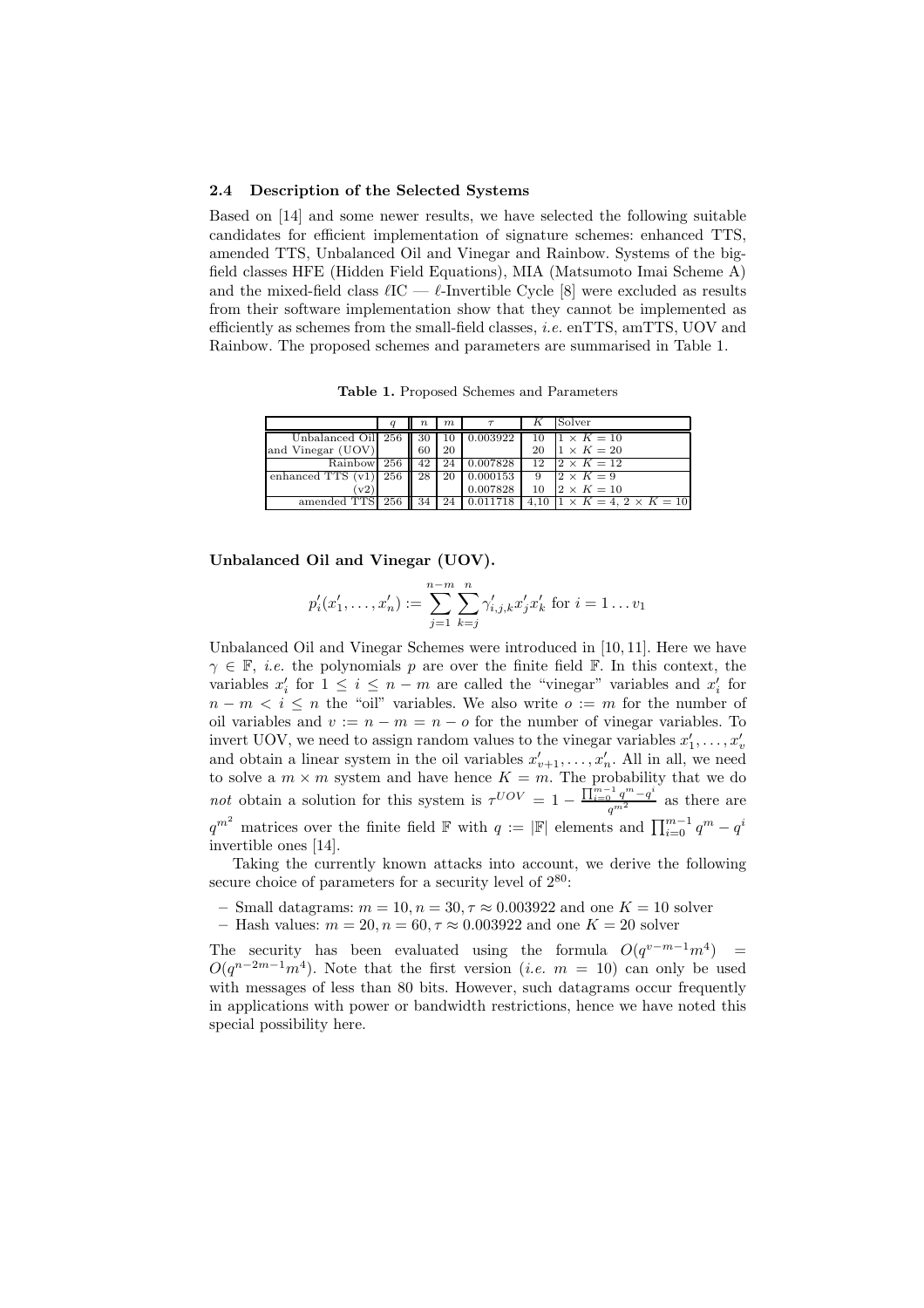Rainbow. Rainbow is the name for a generalisation of UOV [7]. In particular, we do not have one layer, but several layers. This way, we can reduce the number of variables and hence obtain a faster scheme when dealing with hash values. The general form of the Rainbow central map is given below.

$$
p'_{i}(x'_{1},...,x'_{n}) := \sum_{j=1}^{v_{l}} \sum_{k=j}^{v_{l+1}} \gamma'_{i,j,k} x'_{j} x'_{k} \text{ for } i = v_{l}...v_{l+1}, 1 \leq l \leq L
$$

We have the coefficients  $\gamma \in \mathbb{F}$ , the layers  $L \in \mathbb{N}$  and the vinegar splits  $v_1$  $\ldots < v_{L+1} \in \mathbb{N}$  with  $n = v_{L+1}$ . To invert Rainbow, we follow the strategy for  $UOV - but now layer for layer, *i.e.* we pick random values for  $x_1, \ldots, x_{v_1}$ , solve$ the first layer with an  $(v_2 - v_1) \times (v_2 - v_1)$ -solver for  $x_{v_1+1}, \ldots, x_{v_2}$ , insert the values  $x_1, \ldots, x_{v_2}$  into the second layer, solve second layer with an  $(v_3 - v_2) \times$  $(v_3 - v_2)$ -solver for  $x_{v_2+1}, \ldots, x_{v_3}$  until the last layer L. All in all, we need to solve sequentially L times  $(v_l - v_{l-1}) \times (v_l - v_{l-1})$  systems for  $l = 2...L + 1$ . The probability that we do not obtain a solution for this system is  $\tau^{rainbow} =$  $1-\prod_{l=1}^L$  $\prod_{i=0}^{v_{l+1}-v_{l}} q^{v_{l+1}-v_{l}}-q^{i}$  $\frac{q^{v_{l+1}-v_{l}}-q}{q^{v_{l+1}-v_{l}^2}}$  using a similar argument as in Sec. 2.4.

Taking the latest attack from [3] into account, we obtain the parameters  $L = 2, v_1 = 18, v_2 = 30, v_3 = 42$  for a security level of  $2^{80}$ , *i.e.* a two layer scheme 18 initial vinegar variables and 12 equations in the first layer and 12 new vinegar variables and 12 equations in the second layer. Hence, we need two  $K = 12$  solvers and obtain  $\tau \approx 0.007828$ 

amended TTS (amTTS). The central polynomials  $\mathcal{P}' \in \mathcal{MQ}(\mathbb{F}^n, \mathbb{F}^m)$  for  $m = 24, n = 34$  in amTTS [6] are defined as given below:

$$
p'_{i} := x'_{i} + \alpha'_{i}x'_{\sigma(i)} + \sum_{j=1}^{8} \gamma'_{i,j}x'_{j+1}x'_{11+(i+j \mod 10)}, \text{ for } i = 10...19;
$$
  
\n
$$
p'_{i} := x'_{i} + \alpha'_{i}x'_{\sigma(i)} + \gamma'_{0,i}x'_{1}x'_{i} + \sum_{j=1}^{8} \gamma'_{i,j}x'_{15+(i+j+4 \mod 8)j+1}x'_{\pi(i,j)}, \text{ for } i = 20...23;
$$
  
\n
$$
p'_{i} := x'_{i} + \gamma'_{0,i}x'_{0}x'_{i} + \sum_{j=1}^{9} \gamma'_{i,j}x'_{24+(i+j+6 \mod 10)j+1}x'_{\pi(i,j)}, \text{ for } i = 24...33.
$$

We have  $\alpha, \gamma \in \mathbb{F}$  and  $\sigma, \pi$  permutations, *i.e.* all polynomials are over the finite field  $\mathbb{F}$ . We see that they are similar to the equations of Rainbow (Sec. 2.4) — but this time with sparse polynomials. Unfortunately, there are no more conditions given on  $\sigma, \pi$  in [6] — we have hence picked one suitable permutation for our implementation.

To invert amTTS, we follow the sames ideas as for Rainbow — except with the difference that we have to invert twice a  $10 \times 10$  system  $(i = 10...19)$  and 24...33) and once a  $4 \times 4$  system, *i.e.* we have  $K = 10$  and  $K = 4$ . Due to the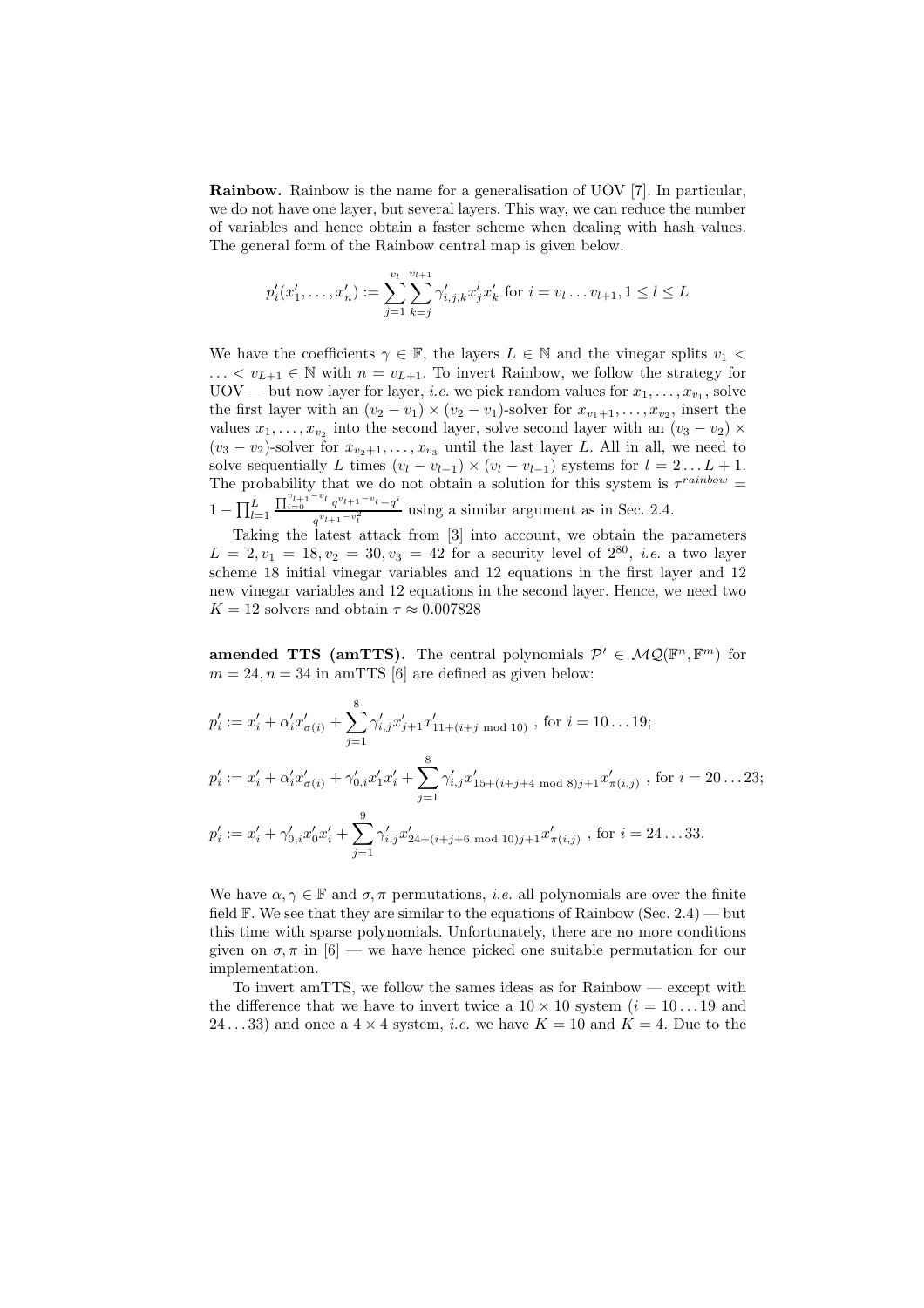

Fig. 2. Signature Core Building Block: Systolic Array LSE Solver (Structure)

structure of the equations, the probability for not getting a solution here is the same as for a 3-Layer Rainbow scheme with  $v_1 = 10, v_2 = 20, v_3 = 24, v_4 = 34$ variables, *i.e.*  $\tau^{amTTS} = \tau^{Rainbow}(10, 20, 24, 34) \approx 0.011718$ .

enhanced TTS (enTTS). The overall idea of enTTS is similar to amTTS,  $m = 20, n = 28$ . For a detailed description of enTTS see [16, 15]. According to [6], enhanced TTS is broken, hence we do not advocate its use nor did we give a detailed description in the main part of this article, However, it was implemented in [17], so we have included it here to allow the reader a comparison between the previous implementation and ours.

# 3 Building Blocks for  $MQ$ -Signature Cores

Considering Section 2 we see that in order to generate a signature using an  $MQ$ -signature scheme we need the following common operations:

- $-$  computing affine transformations *(i.e.* vector addition and matrix-vector multiplication),
- (partially) evaluating multivariate polynomials over  $GF(2<sup>k</sup>)$ ,
- solving linear systems of equations (LSEs) over  $GF(2^k)$ .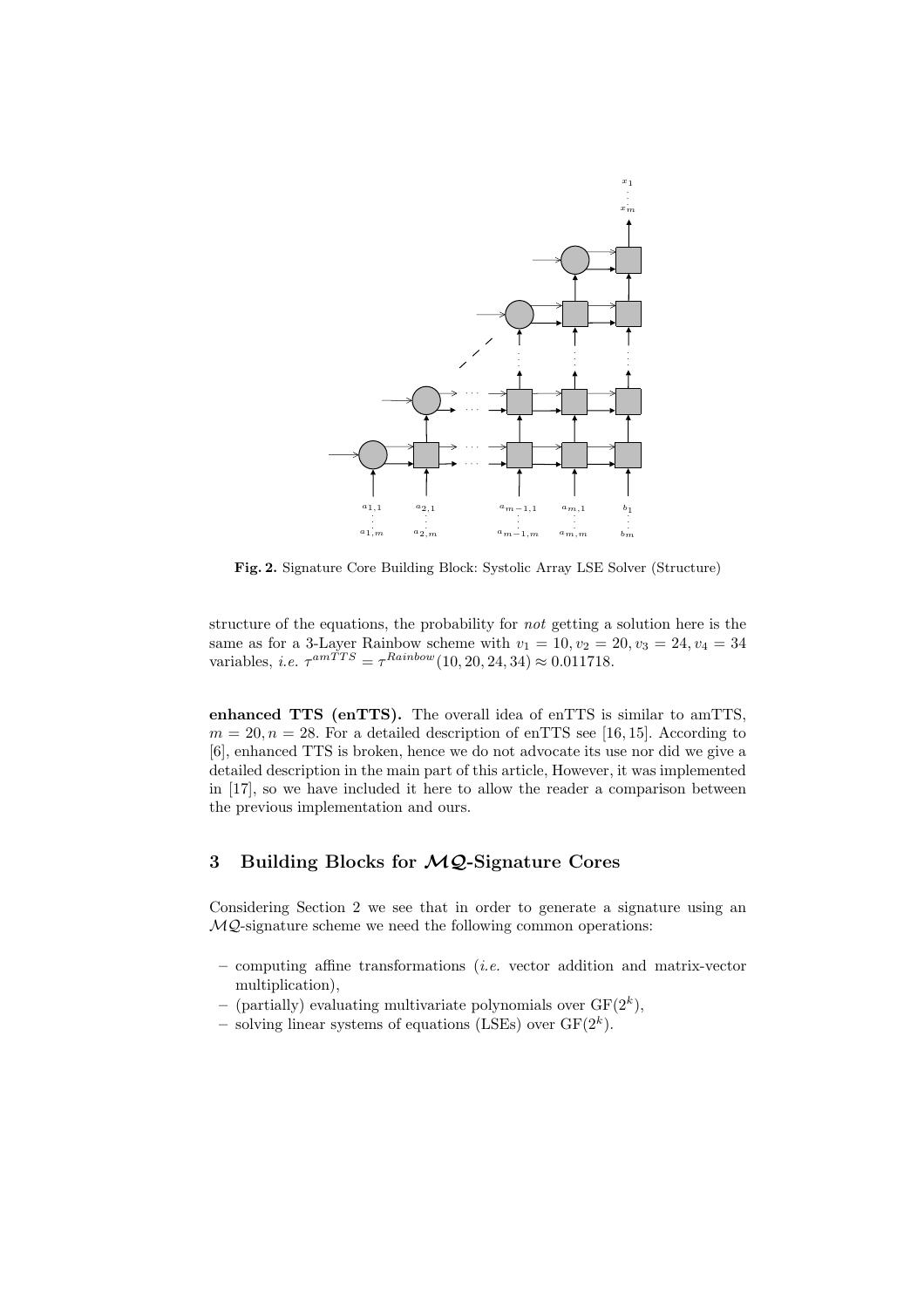In this section we describe the main computational building blocks for realizing these operations. Using these generic building blocks we can compose a signature core for any of the presented  $MQ$ -schemes (cf Section 4).

# 3.1 A Systolic Array LSE Solver for  $GF(2^k)$

In 1989, Hochet et al. [9] proposed a systolic architecture for Gaussian elimination over  $GF(p)$ . They considered an architecture of simple processors, used as systolic cells that are connected in a triangular network. They distinguish two different types of cells, main array cells and the boundary cells of the main diagonal.

Wang and Lin followed this approach and proposed an architecture in 1993 [13] for computing inverses over  $GF(2<sup>k</sup>)$ . They provided two methods to efficiently implement the Gauss-Jordan algorithm over GF(2) in hardware. Their first approach was the classical *systolic array* approach similar to the one of Hochet et al.. It features a critical path that is independent of the size of the array. A full solution of an  $m \times m$  LSE is generated after 4m cycles and every m cycles thereafter. The solution is computed in a serial fashion.

The other approach, which we call a *systolic network*, allows signals to propagate through the whole architecture in a single clock cycle. This allows the initial latency to be reduced to  $2m$  clock cycles for the first result. Of course the critical path now depends of the size of the whole array, slowing the design down for huge systems of equations. Systolic arrays can be derived from systolic networks by putting delay elements (registers) into the signal paths between the cells.

We followed the approach presented in [13] to build an LSE solver architecture over  $GF(2<sup>k</sup>)$ . The biggest advantage of systolic architectures with regard to our application is the low amount of cells compared to other architectures like SMITH [4]. For solving a  $m \times m$  LSE, a systolic array consisting of only m boundary cells and  $m(m + 1)/2$  main cells is required.

An overview of the architecture is given in Figure 2. The boundary cells shown in Figure 3 mainly comprise one inverter that is needed for pivoting the corresponding line. Furthermore, a single 1-bit register is needed to store whether a pivot was found. The main cells shown in Figure 4 comprise of one  $GF(2<sup>k</sup>)$  register, a multiplier and an adder over  $GF(2<sup>k</sup>)$ . Furthermore, a few multiplexers are needed. If the row is not initialised yet  $(T_{in} = 0)$ , the entering data is multiplied with the inverse of the pivot  $(E_{in})$  and stored in the cell. If the pivot was zero, the element is simply stored and passed to the next row in the next clock cycle. If the row is initialised  $(T_{in} = 1)$  the data element  $a_{i,j+1}$ of the entering line is reduced with the stored data element and passed to the following row. Hence, one can say that the  $k$ -th row of the array performs the k-th iteration of the Gauss-Jordan algorithm.

The inverters of the boundary cells contribute most of the delay time  $t_{delay}$ of the systolic network. Instead of introducing a full systolic array, it is already almost as helpful to simply add delay elements only between the rows. This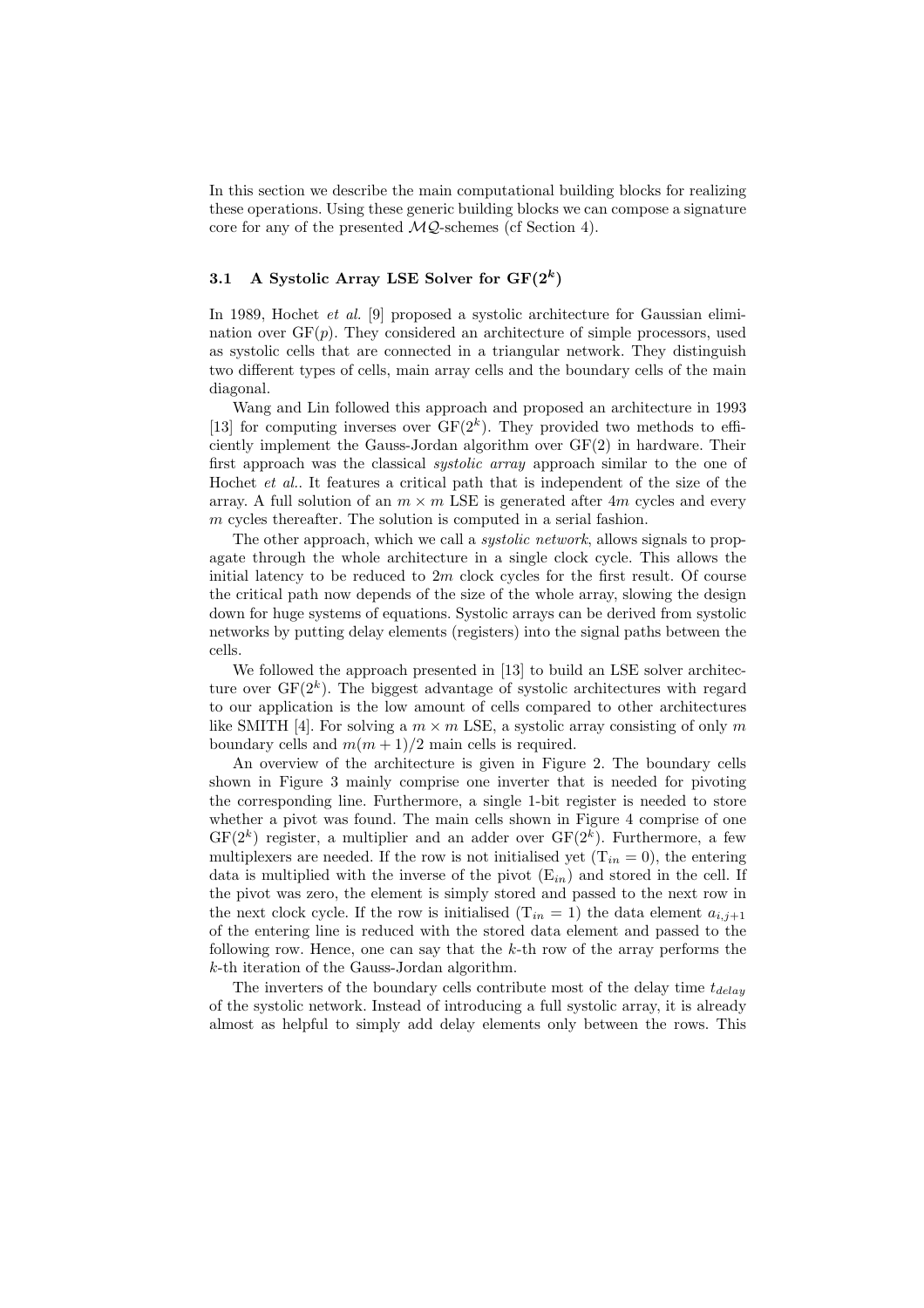

Fig. 3. Pivot Cell of the Systolic Array LSE Solver

seems to be a good trade-off between delay time and the number of registers used. This approach we call systolic lines.

As described earlier, the LSEs we generate are not always solvable. We can easily detect an unsolvable LSE by checking the state of the boundary cells after 3m clock cycles (m clock cycles for a systolic network, respectively). If one of them is not set, the system is not solvable and a new LSE needs to be generated. However, as shown in Table 1, this happens very rarely. Hence, the impact on the performance of the implementation is negligible. Table 2 shows implementation results of the different types of systolic arrays for different sizes of LSEs (over  $GF(2<sup>8</sup>))$  on different FPGAs.

Table 2. Implementation results for different types of systolic arrays and different sizes of LSEs over  $GF(2^8)$  ( $t_{\text{delay}}$  in ns,  $F_{\text{Max}}$  in MHz)

|                                                            | Size on FPGA |        |       | Speed                            |     | Size on ASIC   |  |  |  |
|------------------------------------------------------------|--------------|--------|-------|----------------------------------|-----|----------------|--|--|--|
| Engine                                                     | Slices       | LUTs   | FFs   | $t_{\rm delay}$ F <sub>Max</sub> |     | GE (estimated) |  |  |  |
| Systolic arrays on a Spartan-3 device (XC3S1500, 300 MHz)  |              |        |       |                                  |     |                |  |  |  |
| Systolic Array $(10x10)$                                   | 2,533        | 4,477  | 1,305 | 12.5                             | 80  | 38,407         |  |  |  |
| Systolic Array $(12x12)$                                   | 3,502        | 6,160  | 1,868 | 12.65                            | 79  | 53,254         |  |  |  |
| Systolic Array $(20x20)$                                   | 8,811        | 15.127 | 5.101 | 11.983                           | 83  | 133,957        |  |  |  |
| Alternative systolic arrays on a Spartan-3                 |              |        |       |                                  |     |                |  |  |  |
| Systolic Network $(10x10)$                                 | 2,251        | 4.379  | 461   | 118.473                          | 8.4 | 30,272         |  |  |  |
| Systolic Lines $(12x12)$                                   | 3,205        | 6,171  | 1,279 | 13.153                           | 75  | 42,013         |  |  |  |
| Systolic arrays on a Virtex-V device (XC5VLX50-3, 550 MHz) |              |        |       |                                  |     |                |  |  |  |
| Systolic Array $(10x10)$                                   | 1314         | 3498   | 1305  | 4.808                            | 207 | 36,136         |  |  |  |
| Systolic Lines $(12x12)$                                   | 1,534        | 5,175  | 1,272 | 9.512                            | 105 | 47,853         |  |  |  |
| Systolic Array $(20x20)$                                   | 4552         | 12292  | 5110  | 4.783                            | 209 | 129,344        |  |  |  |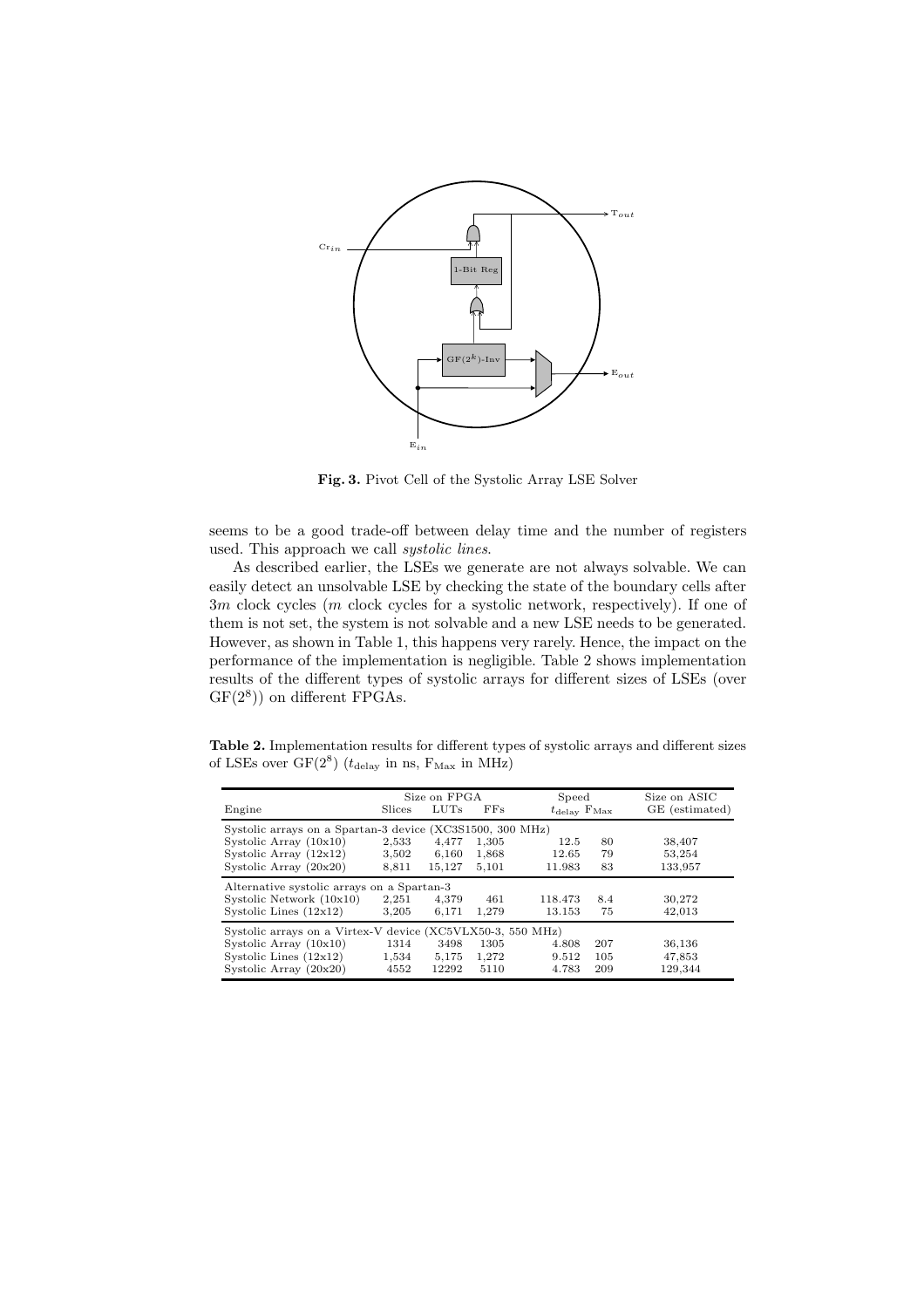

Fig. 4. Main Cell of the Systolic Array LSE Solver

# 3.2 Matrix-Vector Multiplier and Polynomial Evaluator



Fig. 5. Signature Core Building Block: Combined Matrix-Vector-Multiplier and Polynomial-Evaluator

For performing matrix-vector multiplication, we use the building block depicted in Figure 5. In the following we call this block a t-MVM. As you can see a t-MVM consists of t multipliers, a tree of adders of depth about  $log_2(t)$  to compute the sum of all products  $a_i \cdot b_i$ , and an extra adder to recursively add up previously computed intermediate values that are stored in a register. Using the RST-signal we can initially set the register content to zero.

To compute the matrix-vector product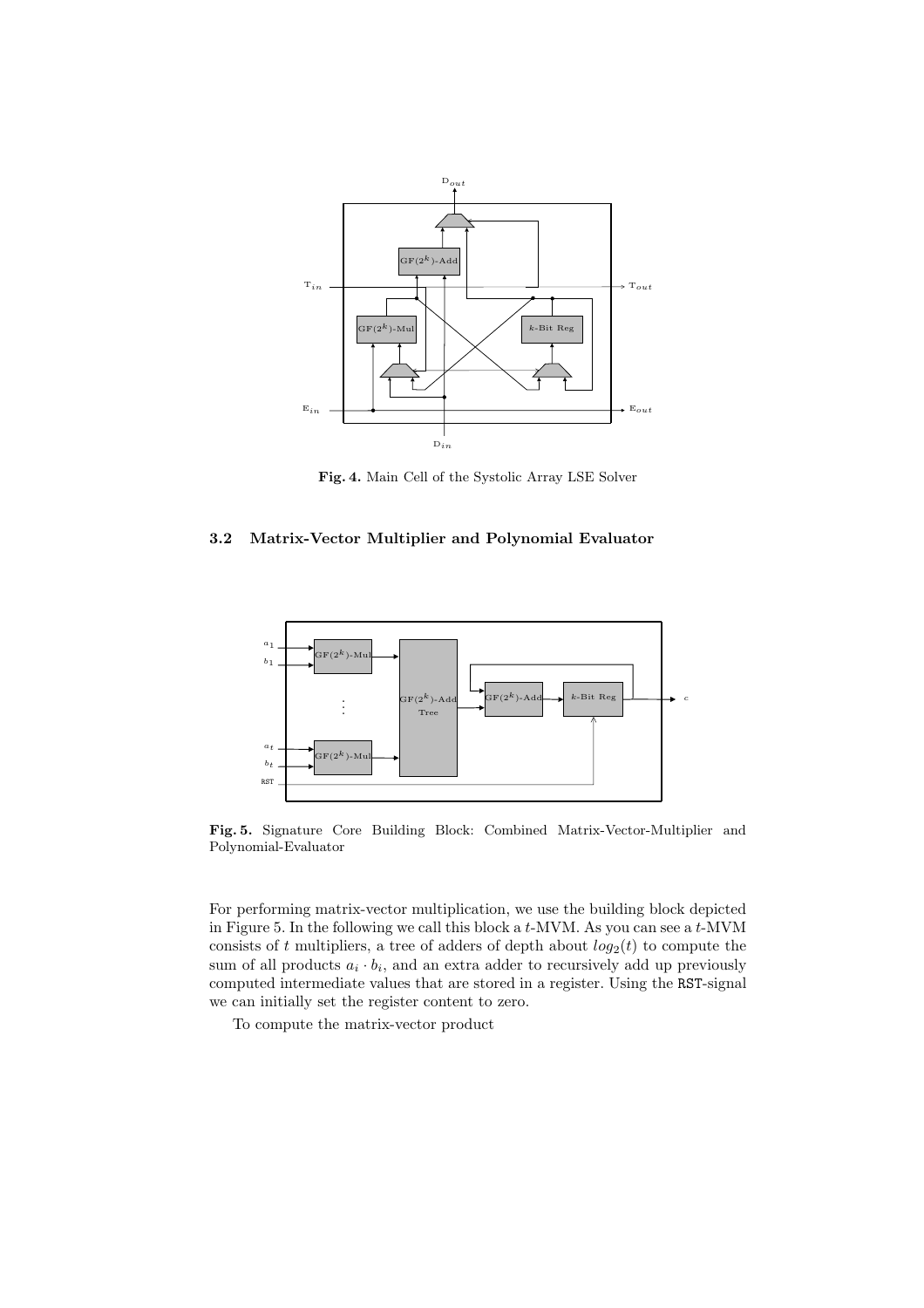$$
A \cdot b = \begin{bmatrix} a_{1,1} & \dots & a_{1,u} \\ \vdots & & \vdots \\ a_{v,1} & \dots & a_{v,u} \end{bmatrix} \cdot \begin{bmatrix} b_1 \\ \vdots \\ b_u \end{bmatrix}
$$

using a t-MVM, where t is chosen in a way that it divides<sup>1</sup> u, we proceed row by row as follows: We set the register content to zero by using RST. Then we feed the first t elements of the first row of A into the t-MVM, *i.e.* we set  $a_1 =$  $a_{1,1}, \ldots, a_t = a_{1,t}$ , as well as the first t elements of the vector b. After the register content is set to  $\sum_{i=1}^{t} a_{1,i} b_i$ , we feed the next t elements of the row and the next  $t$  elements of the vector into the  $t$ -MVM. This leads to a register content corresponding to  $\sum_{i=1}^{2t} a_{1,i} b_i$ . We go on in this way until the last t elements of the row and the vector are processed and the register content equals  $\sum_{i=1}^{u} a_{1,i}b_i$ . Thus, at this point the data signal  $c$  corresponds to the first component of the matrix-vector product. Proceeding in a analogous manner yields the remaining components of the desired vector. Note that the  $\frac{u}{t}$  parts of the vector b are reused in a periodic manner as input to the t-MVM. In Section 3.4 we describe a building block, called word rotator, providing these parts in the required order to the t-MVM without re-loading them each time and hence avoid a waste of resources.

Therefore, using a t-MVM (and an additional vector adder) it is clear how to implement the affine transformations  $S: \mathbb{F}^n \to \mathbb{F}^n$  and  $T: \mathbb{F}^m \to \mathbb{F}^m$  which are important ingredients of an  $MQ$ -scheme. Note that the parameter t has a significant influence on the performance of an implementation of such a scheme and is chosen differently for our implementations (as can be seen in Section 4).

Besides realizing the required affine transformations, a t-MVM can be reused to implement (partial) polynomial evaluation. It is quite obvious that evaluating the polynomials  $p'_i$  (belonging to the central map  $\mathcal{P}'$  of a  $\mathcal{MQ}$ scheme, cf Section 2) with the vinegar variables involves matrix-vector multiplications as the main operations. For instance, consider a fixed polynomial  $p'_i(x'_1,\ldots,x'_n) = \sum_{j=1}^{n-m} \sum_{k=j}^{n} \gamma'_{i,j,k} x'_j x'_k$  from the central map of UOV that we evaluate with random values  $b_1, \ldots, b_{n-m} \in \mathbb{F}$  for the vinegar variables  $x'_1, \ldots, x'_{n-m}$ . Here we like to compute the coefficients  $\beta_{i,0}, \beta_{i,n-m+1}, \ldots, \beta_{i,n}$ of the linear polynomial

$$
p'_{i}(b_{1},...,b_{n-m},x'_{n-m+1},...,x'_{n}) = \beta_{i,0} + \sum_{j=n-m+1}^{n} \beta_{i,j}x'_{j}
$$

We immediately obtain the coefficients of the non-constant part of this linear polynomial, *i.e.*  $\beta_{i,n-m+1}, \ldots, \beta_{i,n}$ , by computing the following matrix-vector product:

$$
\begin{bmatrix}\n\gamma'_{i,1,n-m+1} & \cdots & \gamma'_{i,n-m,n-m+1} \\
\vdots & & \vdots \\
\gamma'_{i,1,n} & \cdots & \gamma'_{i,n-m,n}\n\end{bmatrix} \cdot\n\begin{bmatrix}\nb_1 \\
\vdots \\
b_{n-m}\n\end{bmatrix} =\n\begin{bmatrix}\n\beta_{i,n-m+1} \\
\vdots \\
\beta_{i,n}\n\end{bmatrix}
$$
\n(1)

.

Note that in the case that t does not divide u we can nevertheless use a  $t$ -MVM to compute the matrix-vector product by setting superfluous input signals to zero.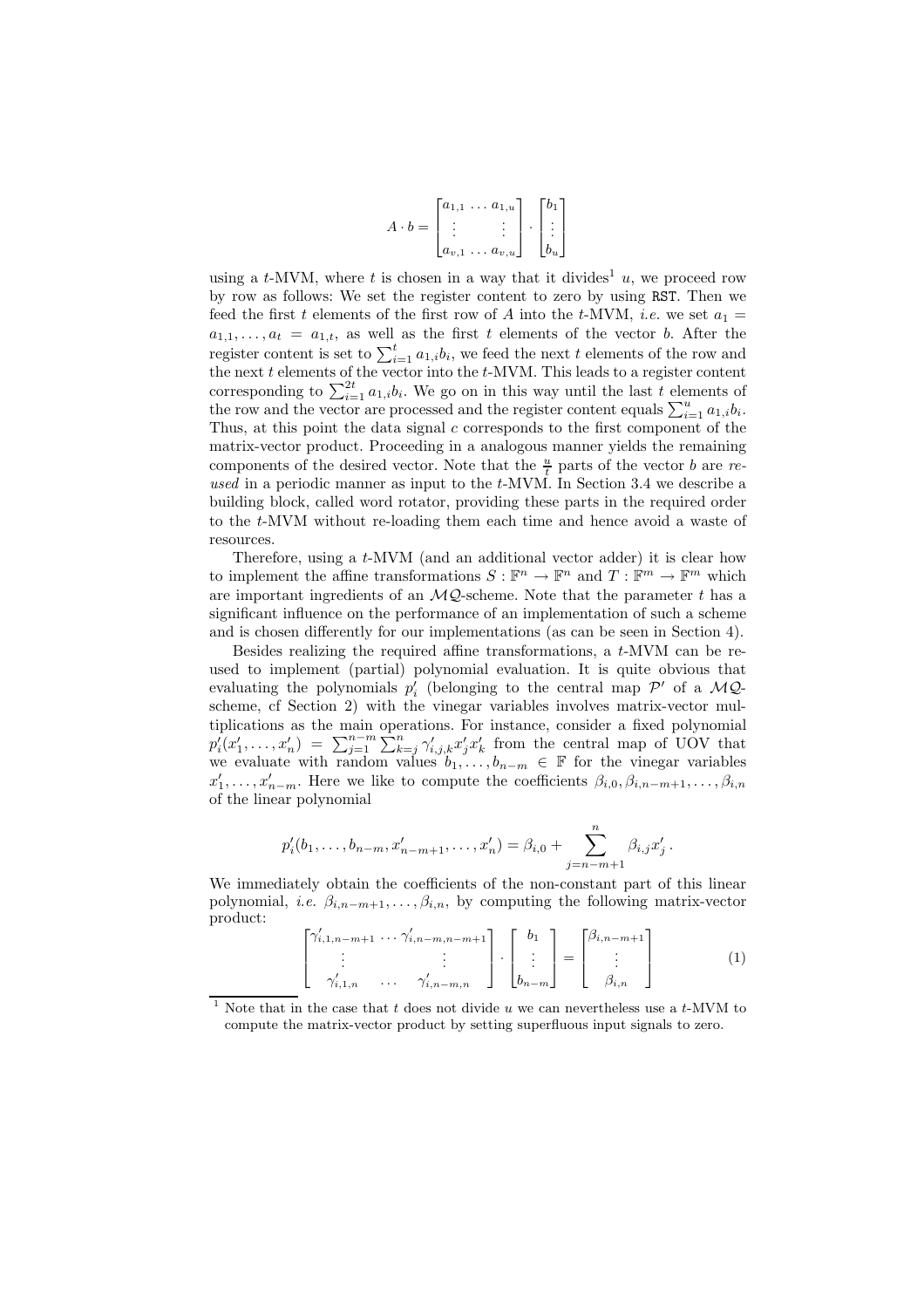

Fig. 6. Signature Core Building Block: Equation Register

Also the main step for computing  $\beta_{i,0}$  can be written as a matrix-vector product:

$$
\begin{bmatrix}\n\gamma'_{i,1,1} & 0 & 0 & \dots & 0 \\
\gamma'_{i,1,2} & \gamma'_{i,2,2} & 0 & \dots & 0 \\
\vdots & \vdots & \ddots & \vdots \\
\gamma'_{i,1,n-m-1} & \gamma'_{i,2,n-m-1} & \dots & \gamma'_{i,n-m-1,n-m-1} & 0 \\
\gamma'_{i,1,n-m} & \gamma'_{i,2,n-m} & \dots & \gamma'_{i,n-m,n-m}\n\end{bmatrix}\n\begin{bmatrix}\nb_1 \\
\vdots \\
b_{n-m}\n\end{bmatrix} =\n\begin{bmatrix}\n\alpha_{i,1} \\
\vdots \\
\alpha_{i,n-m}\n\end{bmatrix}
$$
\n(2)

Of course, we can exploit the fact that the above matrix is a lower triangular matrix and we actually do not have to perform a full matrix-vector multiplication. This must simply be taken into account when implementing the control logic of the signature core. In order to obtain  $\beta_{i,0}$  from  $(\alpha_{i,1} \ldots \alpha_{i,n-m})^T$  we have to perform the following additional computation:

$$
\beta_{i,0} = \alpha_{i,1}b_1 + \ldots + \alpha_{i,n-m}b_{n-m}.
$$

This final step is performed by another unit called equation register which is presented in the next section.

#### 3.3 Equation Register

The Equation Register building block is shown in Figure 6. A  $w$ -ER essentially consists of  $w + 1$  register blocks each storing k bits as well as one adder and one multiplier. It is used to temporarily store parts of an linear equation until this equation has been completely generated and can be transferred to the systolic array solver.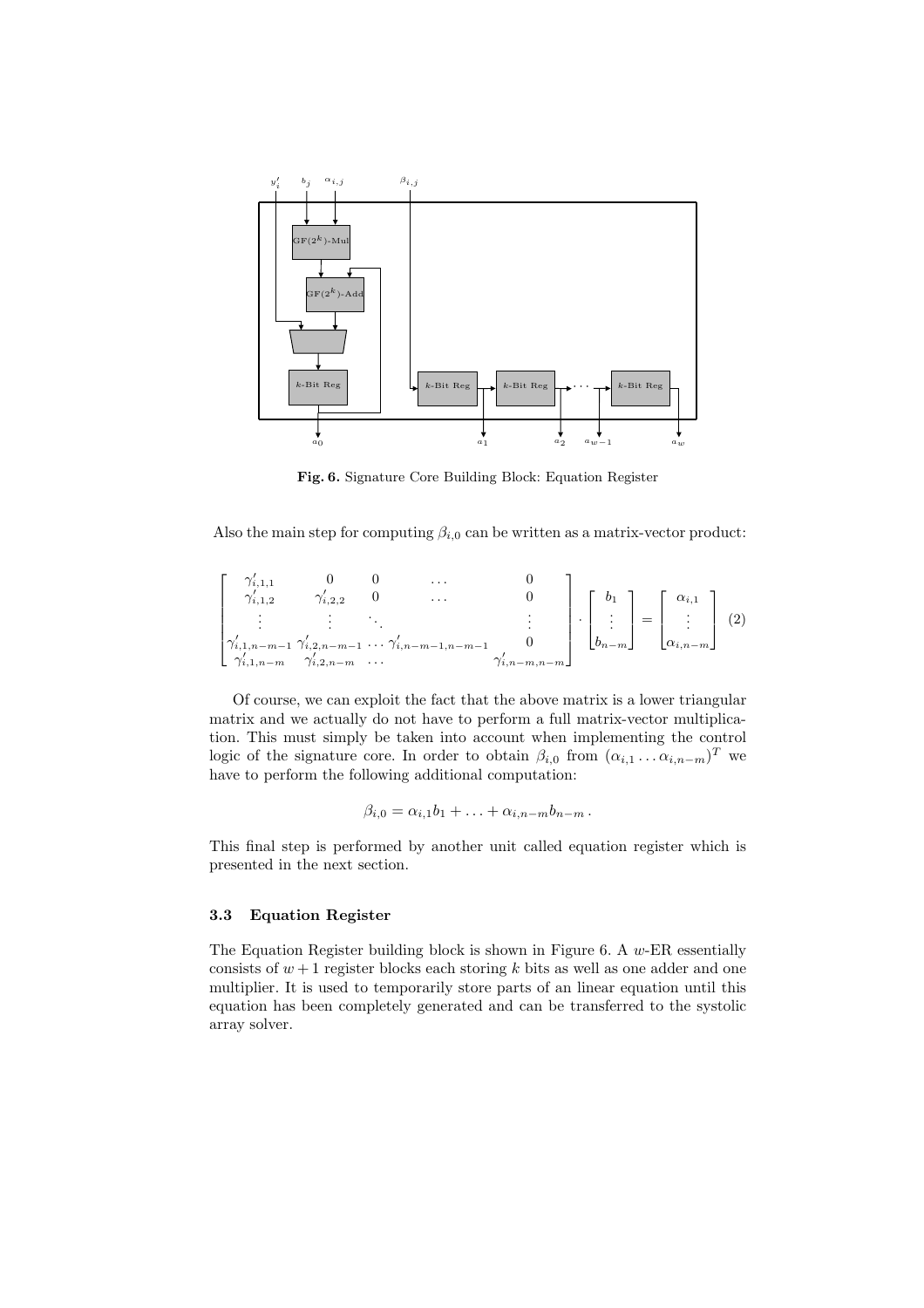

Fig. 7. Signature Core Building Block: Word Rotator

For instance, in the case of UOV we consider linear equations of the form

$$
p'_{i}(b_{1},...,b_{n-m},x'_{n-m+1},...,x'_{n})=y'_{i} \Leftrightarrow \sum_{j=1}^{n-m} \alpha_{i,j}b_{j}-y'_{i}+\sum_{j=n-m+1}^{n} \beta_{i,j}x'_{j}=0
$$

where we used the notation from Section 3.2. To compute and store the constant part  $\sum_{j=1}^{n-m} \alpha_{i,j} b_j - y'_i$  of this equation the left-hand part of an m-ER is used (see Figure 6): The respective register is initially set to  $y_i'$ . Then the values  $\alpha_{i,j}$ are computed one after another using a  $t$ -MVM building block and fed into the multiplier of the ER. The corresponding values  $b_i$  are provided by a t-WR building block which is presented in the next section. Using the adder,  $y_i'$  and the products can be added up iteratively. The coefficients  $\beta_{i,j}$  of the linear equation are also computed consecutively by the t-MVM and fed into the shift-register that is shown on the right-hand side of Figure 6.

### 3.4 Word Rotator

A word cyclic shift register will in the following be referred to as word rotator (WR). A  $(t, r)$ -WR, depicted in Figure 7, consists of r register blocks storing the  $\frac{u}{t}$  parts of the vector b involved in the matrix vector products considered in Section 3.2. Each of these r register blocks stores t elements from  $GF(2<sup>k</sup>)$ , hence each register block consists of t k-bit registers. The main task of a  $(t, r)$ -WR is to provide the correct parts of the vector  $b$  to the  $t$ -MVM at all times. The  $r$ register blocks can be serially loaded using the input bus  $x$ . After loading, the  $r$ register blocks are rotated at each clock cycle. The cycle length of the rotation can be modified using the multiplexers by providing appropriate control signals. This is especially helpful for the partial polynomial evaluation where due to the triangularity of the matrix in Equation (2), numerous operations can be saved. Here, the cycle length is  $\left[\frac{j}{t}\right]$ , where j is the index of the processed row. The possibility to adjust the cycle length is also necessary in the case  $r > \frac{u}{t}$ frequently appearing if we use the *same*  $(t, r)$ -WR, i.e., fixed parameters t and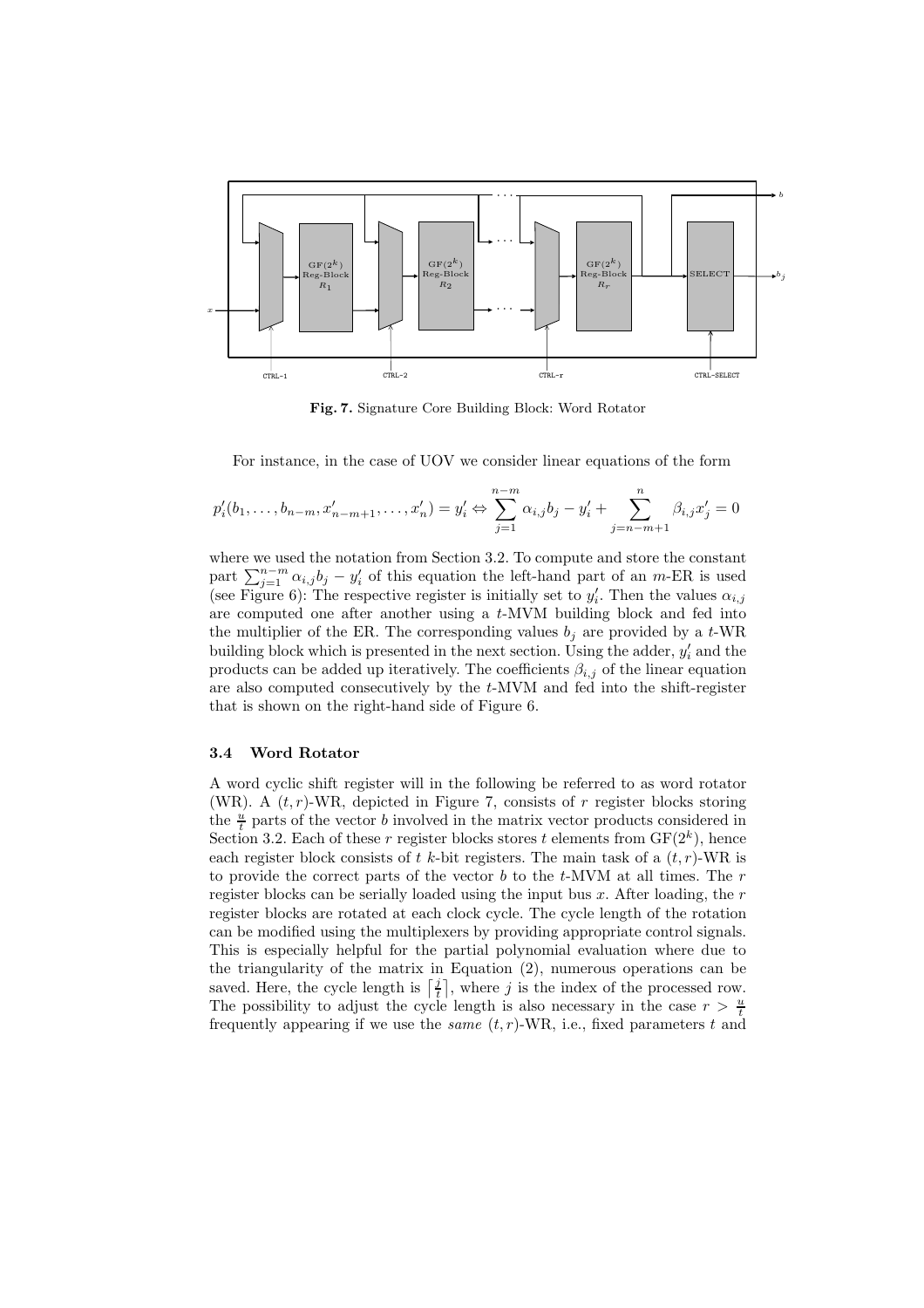$r$ , to implement the affine transformation  $T$ , the polynomial evaluations, and the affine transformation S. Additionally, the WR provides  $b_j$  to the ER building block which is needed by the ER at the end of each rotation cycle. Since this  $b_i$ value always occurs in the last register block of a cycle, the selector component (right-hand side of Figure 7) can simply load it and provide it to the ER.

# 4 Performance Estimations of Small-Field  $MQ$ -Schemes in Hardware

We implemented the most crucial building blocks of the architecture as described in Section 3 (systolic structures, word rotators, matrix-vector multipliers of different sizes). In this section, the estimations of the hardware performance for the whole architecture are performed based on those implementation results. The power of the approach and the efficiency of  $MQ$ -schemes in hardware is demonstrated at the example of UOV, Rainbow, enTTS and amTTS as specified in Section 2.

Side-Note: The volume of data that needs to be imported to the hardware engine for  $MQ$ -schemes may seem too high to be realistic in some applications. However, the contents of the matrices and the polynomial coefficients (*i.e.* the private key) does not necessarily have to be imported from the outside world or from a large on-board memory. Instead, they can be generated online in the engine using a cryptographically strong pseudo-random number generator, requiring only a small, cryptographically strong secret, i.e. some random bits.

## 4.1 UOV

We treat two parameter sets for UOV as shown in Table 3:  $n = 60$ ,  $n = 20$ (long-message UOV) as well as  $n = 30$ ,  $m = 10$  (short-message UOV). In UOV signature generation, there are three basic operations: linearising polynomials, solving the resulting equation system, and an affine transform to obtain the signature. The most time-consuming operation of UOV is the partial evaluation of the polynomials  $p'_i$ , since their coefficients are nearly random. However, as already mentioned in the previous section, for some polynomials approximately one half of the coefficients for the polynomials are zero. This somewhat simplifies the task of linearization.

For the linearization of polynomials in the long-message UOV, 40 random bytes are generated to invert the central mapping first. To do this, we use a 20-MVM, a (20,3)-WR, and a 20-ER. For each polynomial one needs about 100 clock cycles (40 clocks to calculate the linear terms and another 60 ones to compute the constants, see  $(1)$  and  $(2)$ ) and obtains a linear equation with 20 variables. As there are 20 polynomials, this yields about 2000 clock cycles to perform this step.

After this, the  $20 \times 20$  linear system over  $GF(2^8)$  is solved using a  $20 \times 20$ systolic array. The signature is then the result of this operation which is returned after about  $4\times20=80$  clock cycles. Then, the 20-byte solution is concatenated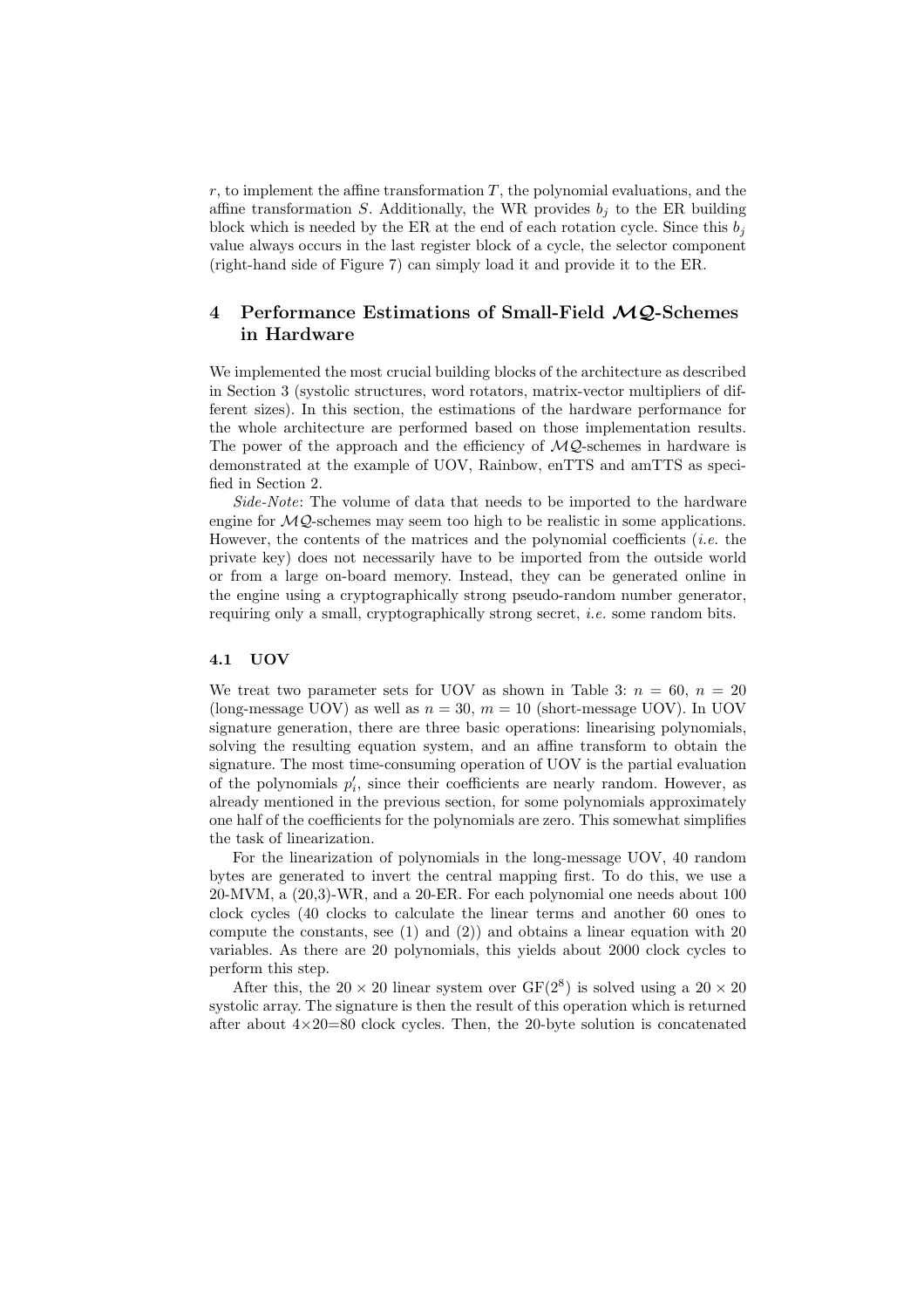with the randomly generated 40 bytes and the result is passed through the affine transformation, whose major part is a matrix-vector multiplication with a  $60\times60$ -byte matrix. To perform this operations, we re-use the 20-MVM and a (20,3)-WR. This requires about 180 cycles of 20-MVM and 20 bytes of the matrix entries to be input in each cycle.

For the short-message UOV, one has a very similar structure. More precisely, one needs a 10-MVM, a  $(10.3)$ -WR, a 10-ER and a  $10\times10$  systolic array. The design requires approximately 500 cycles for the partial evaluation of the polynomials, about 40 cycles to solve the resulting  $10\times10$  LSE over  $GF(2^8)$  as well as another 90 cycles for the final affine map.

Note that the critical path of the Gaussian elimination engine is much longer than that for the remaining building blocks. So this block represents the performance bottleneck in terms of frequency and hardware complexity. Thus, the maximal frequency for both UOV variants will be bounded by about 200 MHz for XC5VLX50-3 and about 80 MHz for XC3S1500. See Table 3 for our estimations.

#### 4.2 Rainbow

In the version of Rainbow we consider, the message length is 24 byte. That is, a 24-byte matrix-vector multiplication has to be performed first. One can take a 6-MVM and a (6,7)-WR which require about 96 clock cycles to perform the computation. Then the first 18 variables of  $x_i'$  are randomly fixed and 12 first polynomials are partially evaluated. This requires about 864 clock cycles. The results are stored in a 12-ER. After this, the  $12\times12$  system of linear equations is solved. This requires a  $12\times12$  systolic array over  $GF(2^8)$  which outputs the solution after 48 clock cycles. Then the last 12 polynomials are linearised using the same matrix-vector multiplier and word rotator based on the 18 random values previously chosen and the 12-byte solution. This needs about 1800 clock cycles. This is followed by another run of the  $12\times12$  systolic array with the same execution time of about 48 clock cycles. At the end, roughly 294 more cycles are spent performing the final affine transform on the 42-byte vector. See Table 3 for some concrete performance figures in this case.

#### 4.3 enTTS and amTTS

Like in Rainbow, for enTTS two vector-matrix multiplications are needed at the beginning and at the end of the operation with 20- and 28-byte vectors each. We take a 10-MVM and a (10,3)-WR for this. The operations require 40 and 84 clock cycles, respectively. One 9-ER is required. Two  $10\times10$  linear systems over  $GF(2^8)$  need to be solved, requiring about 40 clock cycles each. The operation of calculating the linearization of the polynomials can be significantly optimised compared to the generic UOV or Rainbow (in terms of time) which can drastically reduce the time-area product. This behaviour is due to the special selection of polynomials, where only a small proportion of coefficients is non-zero.

After choosing 7 variables randomly, 10 linear equations have to be generated. For each of these equations, one has to perform only a few multiplications in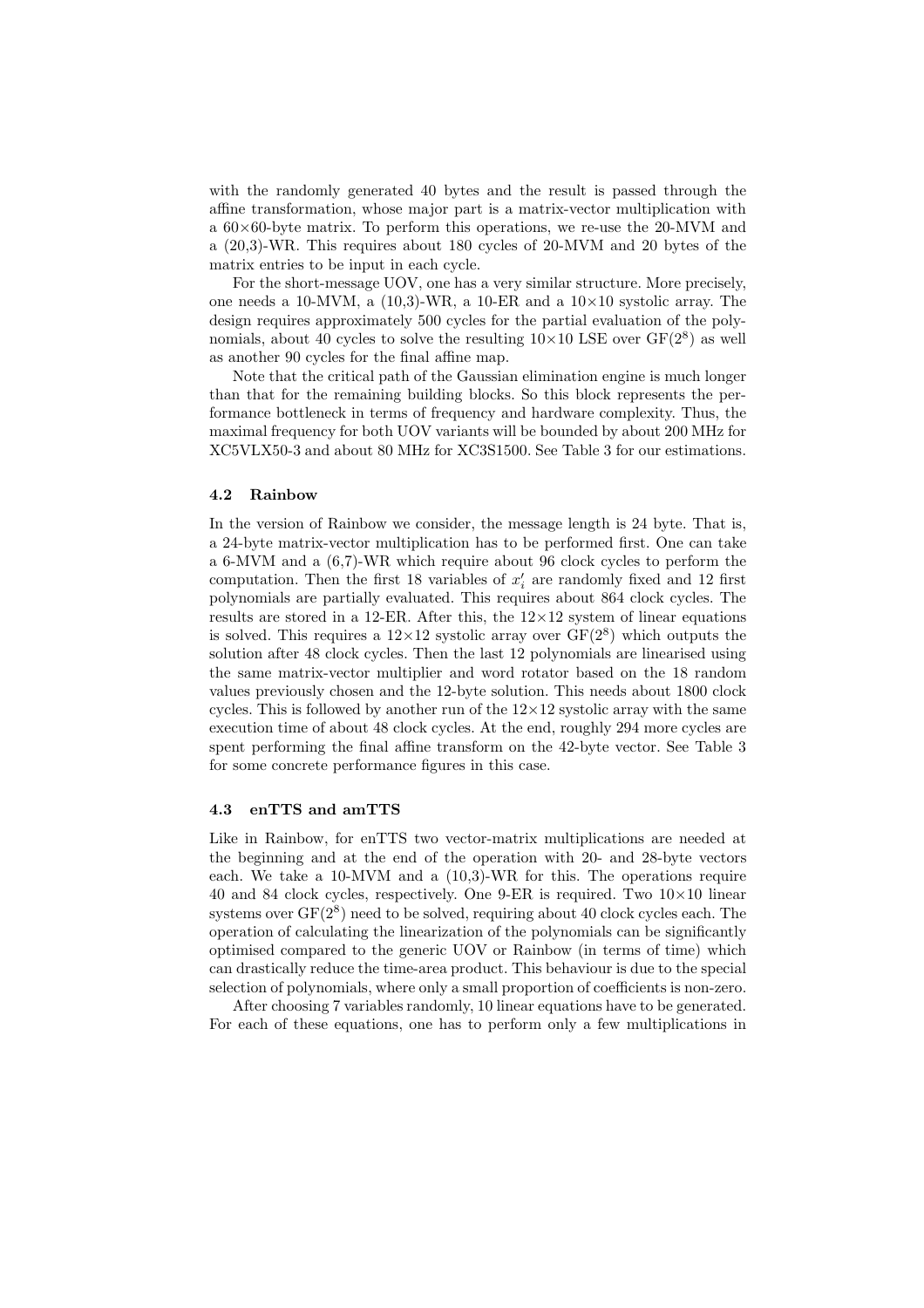GF( $2<sup>8</sup>$ ) which can be done in parallel. This requires about 10 clock cycles. After this, another variable is fixed and a further set of 10 polynomials is partially evaluated. This requires about 10 further cycles.

In amTTS, which is quite similar to enTTS, two affine maps with 24- and 34-byte vectors are performed with a 12-MVM and a (12,3)-WR yielding 48 and 102 clock cycles, respectively. Two  $10\times10$  and one  $4\times4$  linear systems have to be solved requiring for a  $10\times10$  systolic array (twice 40 and once 16 clock cycles). Moreover, a 10-ER is needed. The three steps of the partial evaluation of polynomials requires roughly 25 clock cycles in this case. See Table 3 for our estimations on enTTS and amTTS.

Table 3. Comparison of hardware implementations for ECC and our performance estimations for  $MQ$ -schemes based on the implementations of the major building blocks (F=frequency, T=Time, L=luts, S=slices, FF=flip-flops, A=area)

| Implementation                                                      |     |         | $\vert$ F, MHz $\vert$ T, $\mu$ s $\vert$ L/S/FF | $A,kGE  L\times T$ |       |
|---------------------------------------------------------------------|-----|---------|--------------------------------------------------|--------------------|-------|
| ECC over $GF(2^{163})$ , [1], NIST, XC2V200                         | 100 | 41      | $8,300/-/$                                       |                    | 71.3  |
| ECC over $GF(2^{163})$ , [12], NIST, XCV200E-7 48                   |     | 68.9    | $25,763/$ -/-                                    |                    | 372.3 |
| UOV $n = 60$ , $m = 20$ , XC5VLX50-3                                | 209 | 11      | 15,497/4,188/4,999 166.6                         |                    | 35.7  |
| UOV $n = 60$ , $m = 20$ , XC3S1500                                  | 83  | 27.7    | $21,167/9,203/6,828$ 227.5                       |                    | 122.8 |
| UOV $n = 30$ , $m = 10$ , XC5VLX50-3                                | 207 | 3.1     | 5,276/1,265/1,487                                | 56.7               | 3.4   |
| UOV $n = 30$ , $m = 10$ , XC3S1500                                  | -80 | 8       | 8,601/4,072/2,916                                | 92.4               | 14.4  |
| Rainbow $n = 42$ , $m = 24$ , XC5VLX50-3                            | 105 | 30.3    | 5,929/1,681/1,869                                | 63.7               | 37.6  |
| Rainbow $n = 42$ , $m = 24$ , XC3S1500                              | 179 | 39.1    | 7,114/1,968/2,377                                | 76.4               | 58.2  |
| enTTS $n = 24$ , $m = 20$ , [17], CMOS 0.25 $\mu$ m 80 <sup>#</sup> |     | 291     |                                                  | 22                 |       |
| enTTS $n = 24$ , $m = 20$ , XC5VLX50-3                              | 207 | 1.1     | 4,341/1,284/1,537                                | 44.2               | II.0  |
| enTTS $n = 24$ , $m = 20$ , XC3S1500                                | 80  | 2.8     | 5,423/1,248/1,986                                | 55.9               | 3.2   |
| amTTS $n = 34$ , $m = 24$ , XC5VLX50-3                              | 207 | $1.5\,$ | 4,471/1,412/1,678                                | 45.7               | 1.4   |
| amTTS $n = 34$ , $m = 24$ , XC3S1500                                | 80  | 3.9     | 6,034/2,920/2,395                                | 61.6               | 4.9   |

 $#$  For comparison purposes we assume that the clock frequency for the design is 80 MHz.

# 5 Comparison and Conclusions

Our implementation results (as well as the estimations for the optimisations in case of enTTS and amTTS) are compared to the scalar multiplication in the group of points of elliptic curves with field bitlengths in the rage of 160 bit (corresponding to the security level of  $2^{80}$ ) over  $GF(2<sup>k</sup>)$ , see Table 3. A good survey on hardware implementations for ECC can be found in [5].

Even the most conservative design, *i.e.* long-message UOV, can outperform some of the most efficient ECC implementations in terms of TA-product on some hardware platforms. More hardware-friendly designs such as the short-message UOV or Rainbow provide a considerable advantage over ECC. The more aggressively designed enTTS and amTTS allow for extremely efficient implementations having a more than 70 or 50 times lower TA-product, respectively. Though the metric we use is not optimal, the results indicate that  $\mathcal{MQ}$ -schemes perform better than elliptic curves in hardware with respect to the TA-product and are hence an interesting option in cost- or size-sensitive areas.